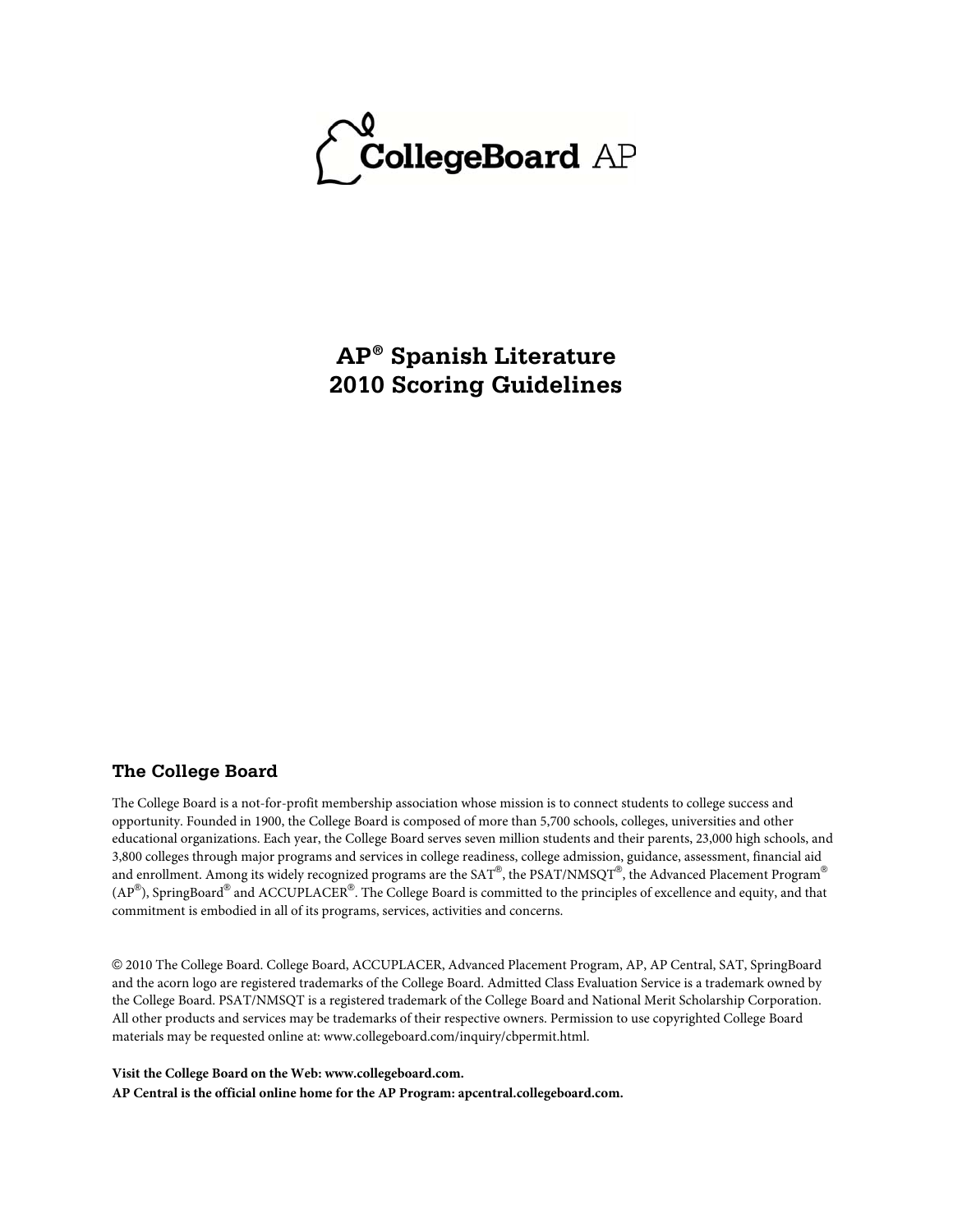## **Language Usage**

The AP Spanish Literature Exam tests the ability of students to write well-organized essays in correct and idiomatic Spanish. These scoring guidelines assess **the degree to which language usage effectively supports an appropriate response to the question.** All the criteria listed below should be taken into account in categorizing the student's command of the written language as related to each literature question.

### **5 Very Good Command**

- Infrequent, random errors in grammatical structures.
- Varied and accurate use of vocabulary.
- Control of the conventions of the written language (spelling, accents, punctuation, paragraphing, etc.).

### **4 Good Command**

- Some errors in grammatical structures; however, these do not detract from the overall readability of the essay or response.
- Appropriate use of vocabulary.
- Conventions of the written language are generally correct (spelling, accents, punctuation, paragraphing, etc.).

### **3 Adequate Command**

- Frequent grammatical errors, but essay or response is comprehensible.
- Limited vocabulary.
- May have numerous errors in conventions of the written language (spelling, accents, punctuation, paragraphing, etc.).

### **2 Weak Command**

- Serious grammatical errors that force a sympathetic reader to supply inferences.
- Very limited and/or repetitive vocabulary.
- Pervasive errors in the conventions of the written language.

### **1 Inadequate Command**

- Constant grammatical errors that render comprehension difficult.
- Insufficient vocabulary.
- Lack of control of the conventions of the written language.

### **0 No Credit**

• Unintelligible, written in English or off task.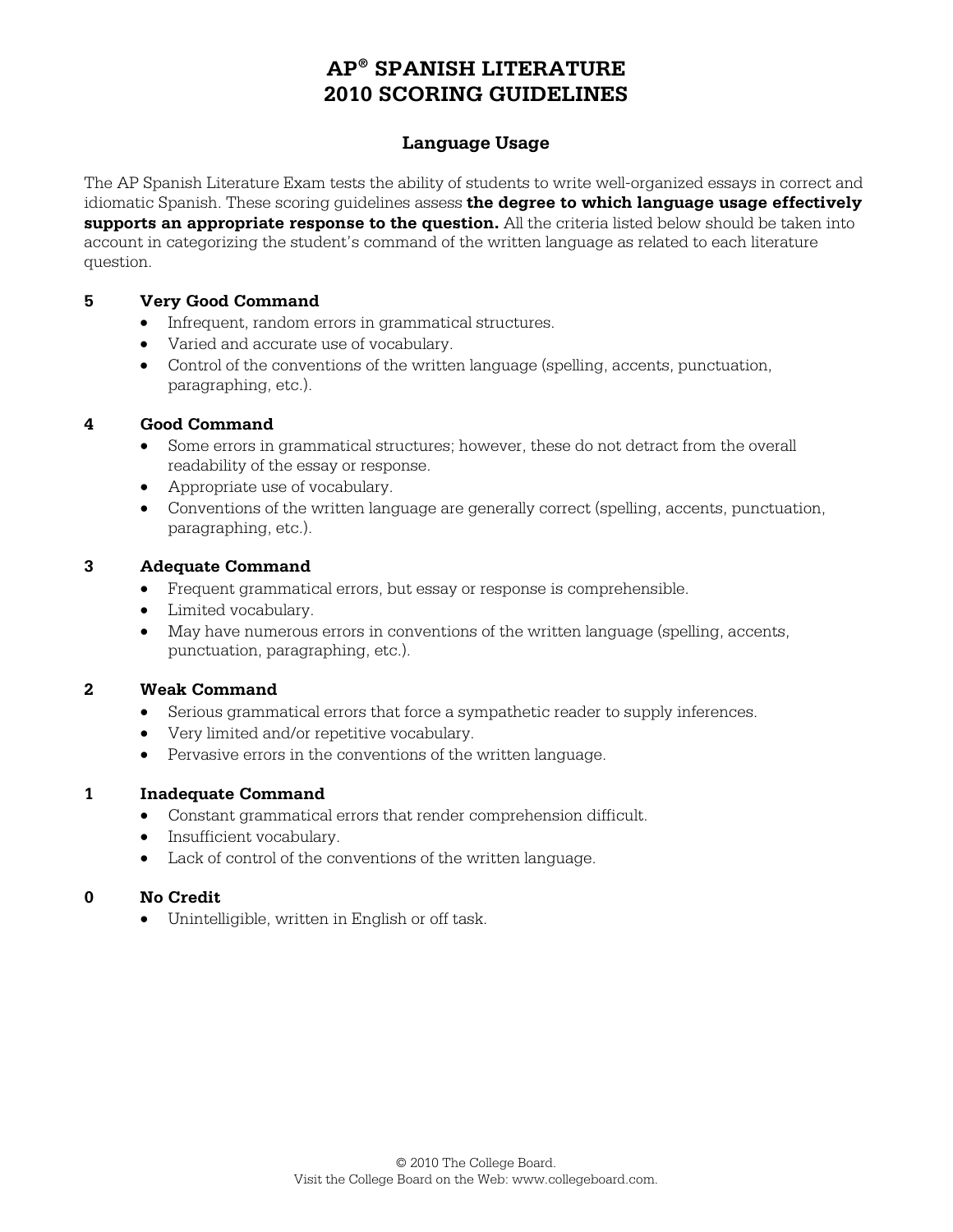# **Question 1: Poetry Analysis**

### **9 Demonstrates Superiority**

- A very well-developed essay that clearly and thoroughly **analyzes** the theme of the search presented in the poem.
- Accurately discusses how poetic language and devices are used in the poem to communicate this theme.
- Commentary is supported with specific textual references.
- Demonstrates insight; may show originality.
- Virtually no irrelevant or erroneous information.
- Reader has no doubt that the student possesses an insightful understanding of the poem and the question.

### **7–8 Demonstrates Competence**

- A well-developed essay that **analyzes** the theme of the search presented in the poem.
- Textual analysis outweighs description and paraphrasing.
- Discusses how poetic language and devices are used in the poem to communicate this theme.
- Commentary is supported with specific textual references.
- Reader may have to make some inferences because the essay is not always sufficiently explicit.
- May contain some errors, but these do not undermine the overall quality of the essay.
- The essay must include some treatment of the poetic language and devices used in the poem to merit a score of 7.

## **5–6 Suggests Competence**

- Student basically understands the question and the poem, but the essay is not well focused or developed.
- Description and paraphrasing outweigh textual analysis.
- Limited discussion of how poetic language and devices are used in the poem to communicate the theme.
- Erroneous or repetitive statements or both may intrude and weaken the overall quality of the essay.
- May require significant inferences because the response is not always explicit.

-------------------------------------------------------------------------------------------------------------------------------

• An essay that does not address poetic language and devices must be good to merit a score of 5.

### **3–4 Suggests Lack of Competence**

- Essay is so general as to suggest that the student has not adequately understood the question or the poem or both.
- Poorly organized essay; focus wanders; comments are sketchy.
- May consist almost entirely of paraphrasing or mere listing of poetic language and devices.
- Irrelevant statements may predominate.
- May contain major errors of interpretation that detract from the overall quality of the essay.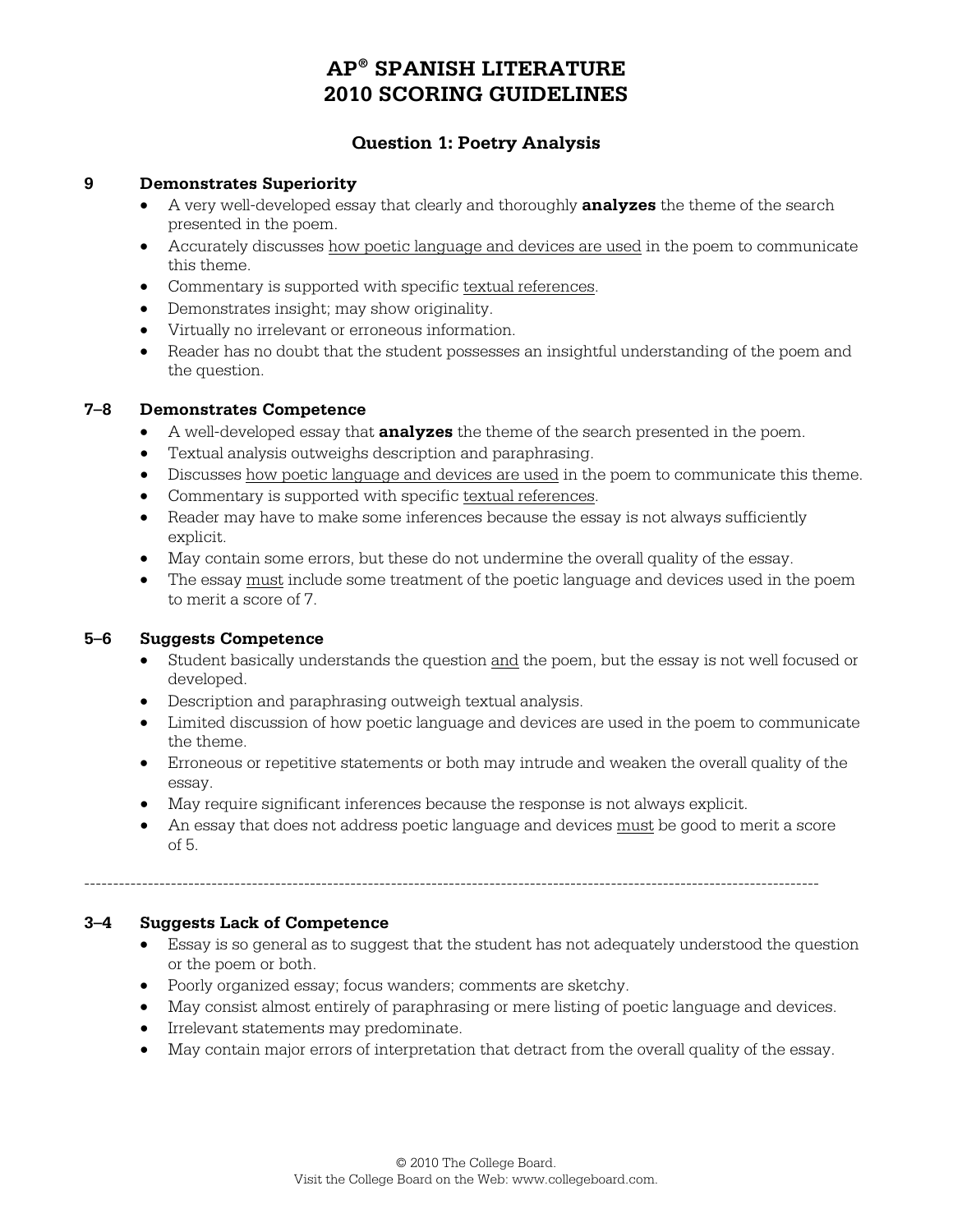# **Question 1: Poetry Analysis (continued)**

### **1–2 Demonstrates Lack of Competence**

- Essay demonstrates that the student has not understood the question or the poem or both.
- Essay lacks organization or is chaotic.
- Examples are inappropriate or incorrect.

## **0 No Credit**

• Blank page; OR mere restatement of the question; OR response is so brief or so poorly written as to be meaningless; OR response is written in English; OR response is completely off topic or off task (obscenity, nonsense poetry, drawings, letter to the reader, etc.).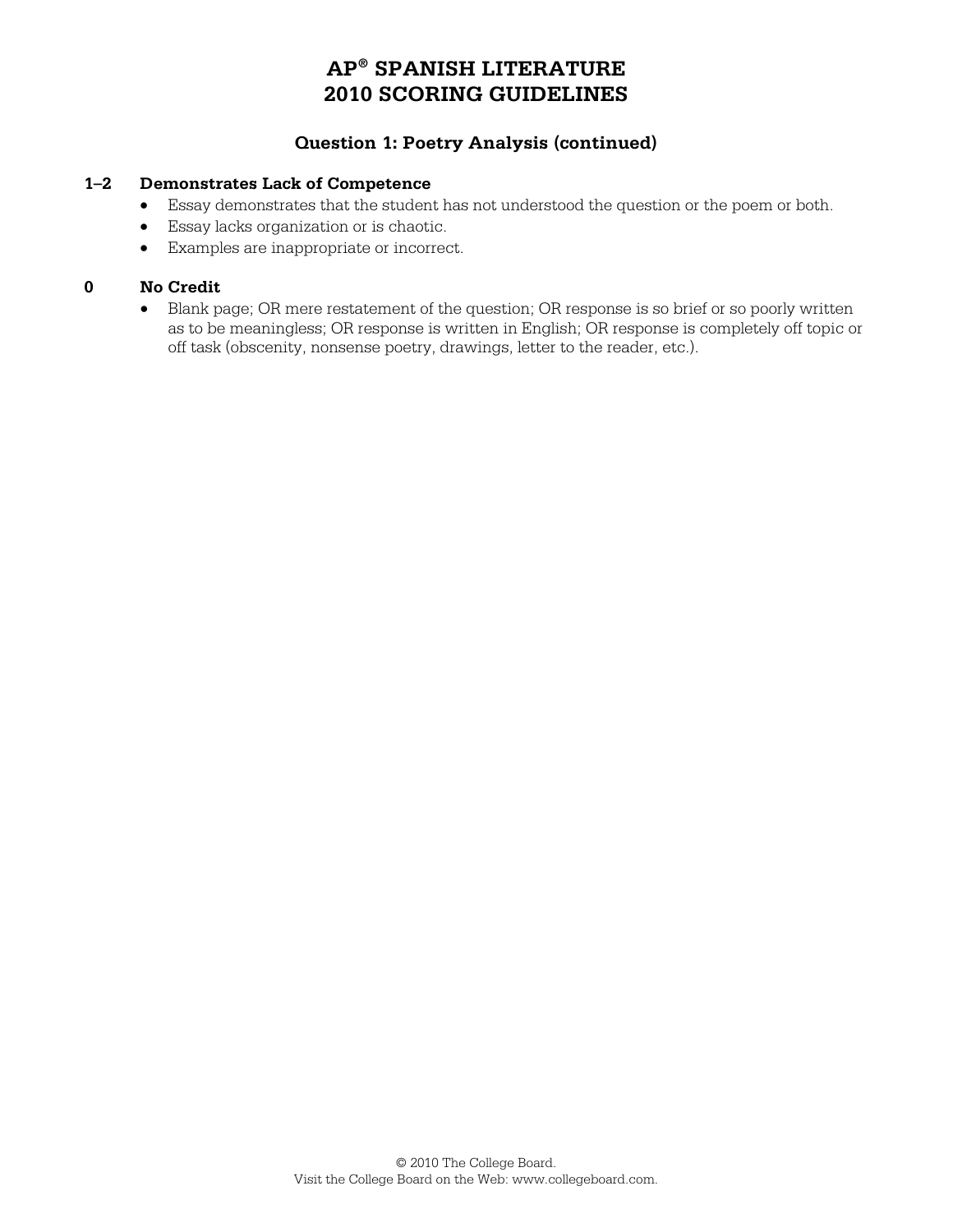## **Question 2: Thematic Analysis**

### **9 Demonstrates Superiority**

- A very well-developed essay that convincingly and explicitly **compares** how the two selected texts treat the theme of the encounter between two cultures.
- Analyzes appropriate examples from the chosen texts to support the response.
- Demonstrates insight; may show originality.
- Virtually no irrelevant or erroneous information.
- Reveals an exceptional understanding of the theme of the encounter between two cultures in the chosen texts.

### **7–8 Demonstrates Competence**

- A well-developed essay that explicitly **compares** how the two selected texts treat the theme of the encounter between two cultures.
- Analysis predominates; any plot summary or description serves to support the comparison.
- Provides appropriate examples from the chosen texts to support the response.
- May reveal some insight or originality.
- Reader may need to make some inferences because the response is not always sufficiently explicit.
- May contain some erroneous information, but errors do not significantly affect the overall quality of the essay.

#### **5–6 Suggests Competence**

- Student basically understands the question and the texts, but the essay is not always well focused or sufficiently developed.
- Attempts to compare how the two selected texts treat the theme of the encounter between two cultures, but commentary is relatively superficial.
- Plot summary predominates but is connected to the attempted comparison.
- May require significant inferences because the response is not always explicit.
- May contain errors of fact or interpretation that detract from the overall quality of the essay.
- If the essay deals with two texts but does not provide a direct comparison, discussion must be good to merit a score of 5.

#### **3–4 Suggests Lack of Competence**

• Essay suggests that the student has not adequately understood the question or the texts or both.

-------------------------------------------------------------------------------------------------------------------------------------

- Essay is poorly organized; focus wanders; comments are sketchy.
- May consist almost entirely of plot summary.
- Erroneous or no comparison.
- May deal with only one text.
- Irrelevant comments may predominate.
- Possibly a prepared overview of the texts or the authors with limited connection to the question.
- May contain major errors that weaken the overall quality of the essay.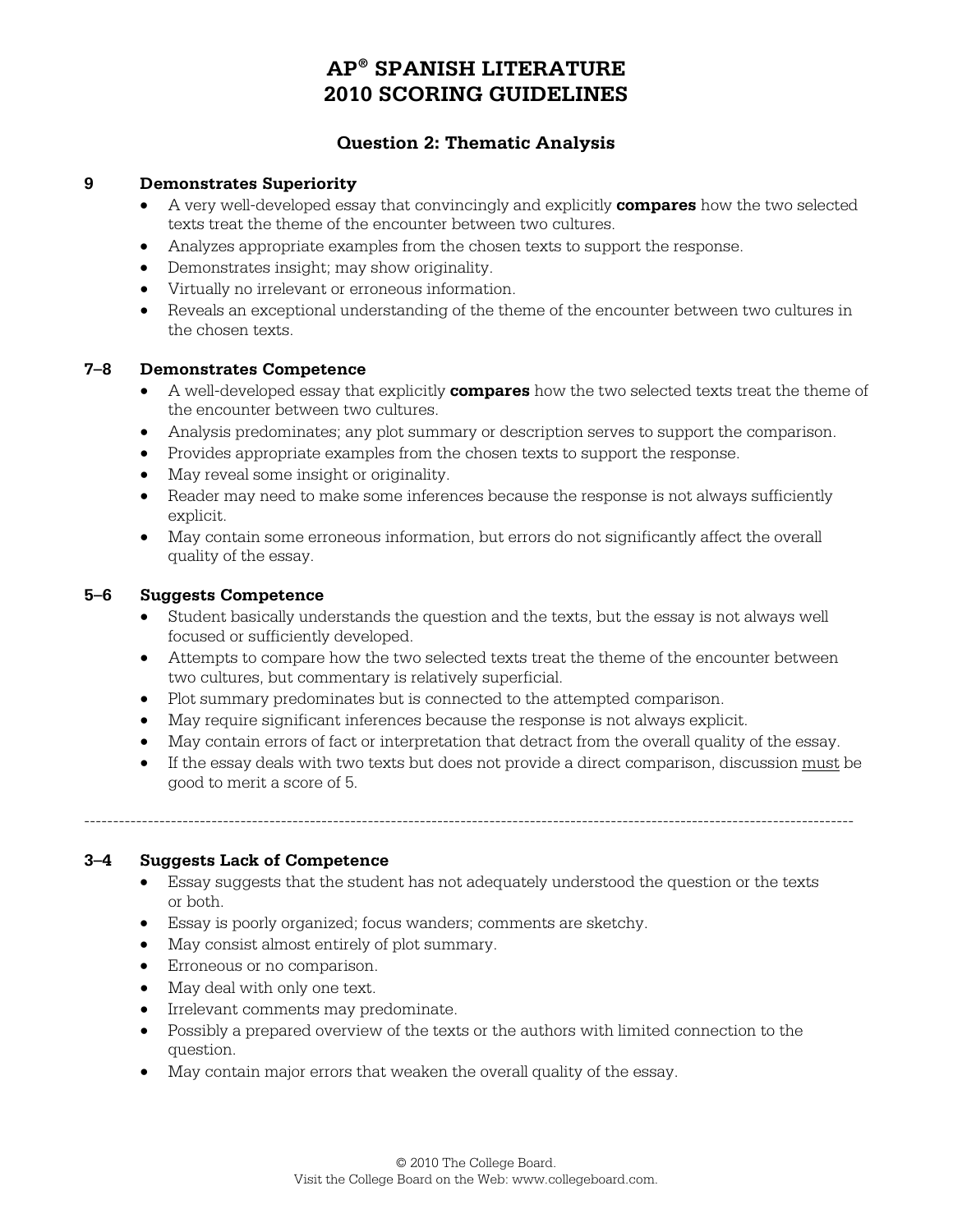# **Question 2: Thematic Analysis (continued)**

### **1–2 Demonstrates Lack of Competence**

- Essay demonstrates a lack of understanding of the question or the selected texts or both.
- Essay lacks organization or is chaotic.
- Examples are inappropriate or incorrect; OR absence of examples.
- Demonstrates unfamiliarity with the selected texts.

### **0 No Credit**

• Blank page; OR mere restatement of the question; OR response is so brief or so poorly written as to be meaningless; OR response is written in English; OR response is completely off topic or off task (obscenity, nonsense poetry, drawings, letter to the reader, etc.).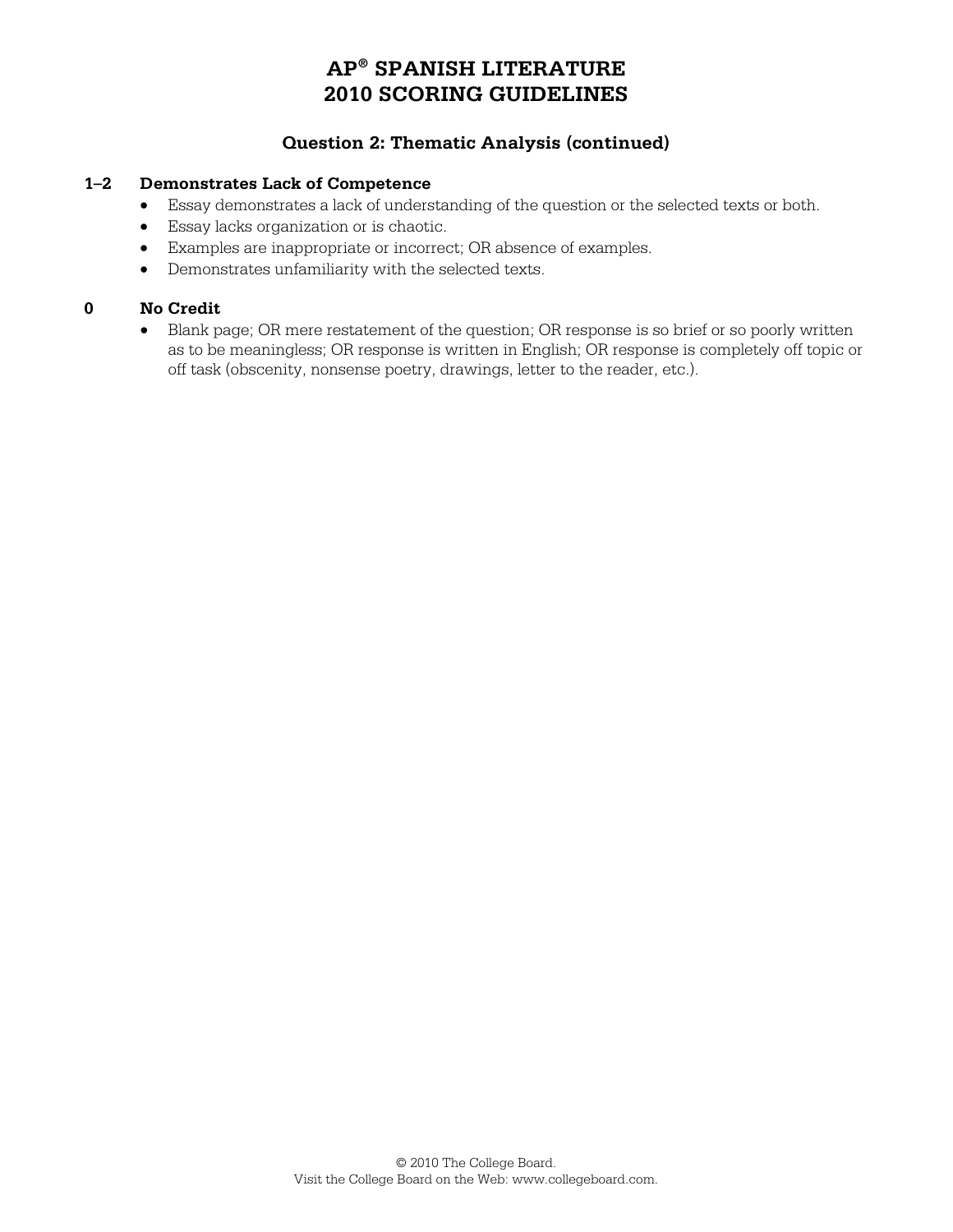## **Question 3 (a): Text Analysis**

### **5 Demonstrates Superiority**

- Clearly and accurately analyzes the ideas about religion expressed by don Manuel in the passage cited.
- Organization contributes to the quality of the response.
- Provides examples from the passage that clearly and explicitly support the analysis.
- Virtually no irrelevant or erroneous commentary.
- May show insight or originality.

### **4 Demonstrates Competence**

- Analyzes the ideas about religion expressed by don Manuel in the passage cited.
- Organization supports the response.
- Provides examples from the passage that support the analysis.
- May contain some errors of fact or interpretation, but the overall quality of the response is not significantly affected.
- There may be some ambiguity or incompleteness, but the response clearly demonstrates competence.

#### **3 Suggests Competence**

- Student basically understands and addresses the question and the passage cited.
- Attempts to analyze the ideas about religion expressed by don Manuel in the passage.
- Errors, ambiguity, incompleteness or all of these detract from the quality of the answer.
- Paraphrasing may predominate; relatively superficial commentary.
- Reader may have to make some inferences because the response is not always explicit.

-------------------------------------------------------------------------------------------------------------------------------

### **2 Suggests Lack of Competence**

- Essay suggests that the student has not adequately understood the question or the passage cited or both.
- May not address the ideas about religion expressed by don Manuel in the passage.
- May contain irrelevant comments or significant errors.
- Possibly a prepared overview of Unamuno or *San Manuel Bueno, mártir*.
- May consist entirely of paraphrasing or plot summary.
- Reader is forced to make significant inferences.

### **1 Demonstrates Lack of Competence**

- Student fails to address the question.
- Demonstrates a lack of understanding of the passage cited.
- Does not address the ideas about religion expressed by don Manuel in the passage cited.
- Confused, chaotic or incorrect.

### **0 No Credit**

• Blank page; OR mere restatement of the question; OR response is so brief or so poorly written as to be meaningless; OR response is written in English; OR response is completely off topic or off task (obscenity, nonsense poetry, drawings, letter to the reader, etc.).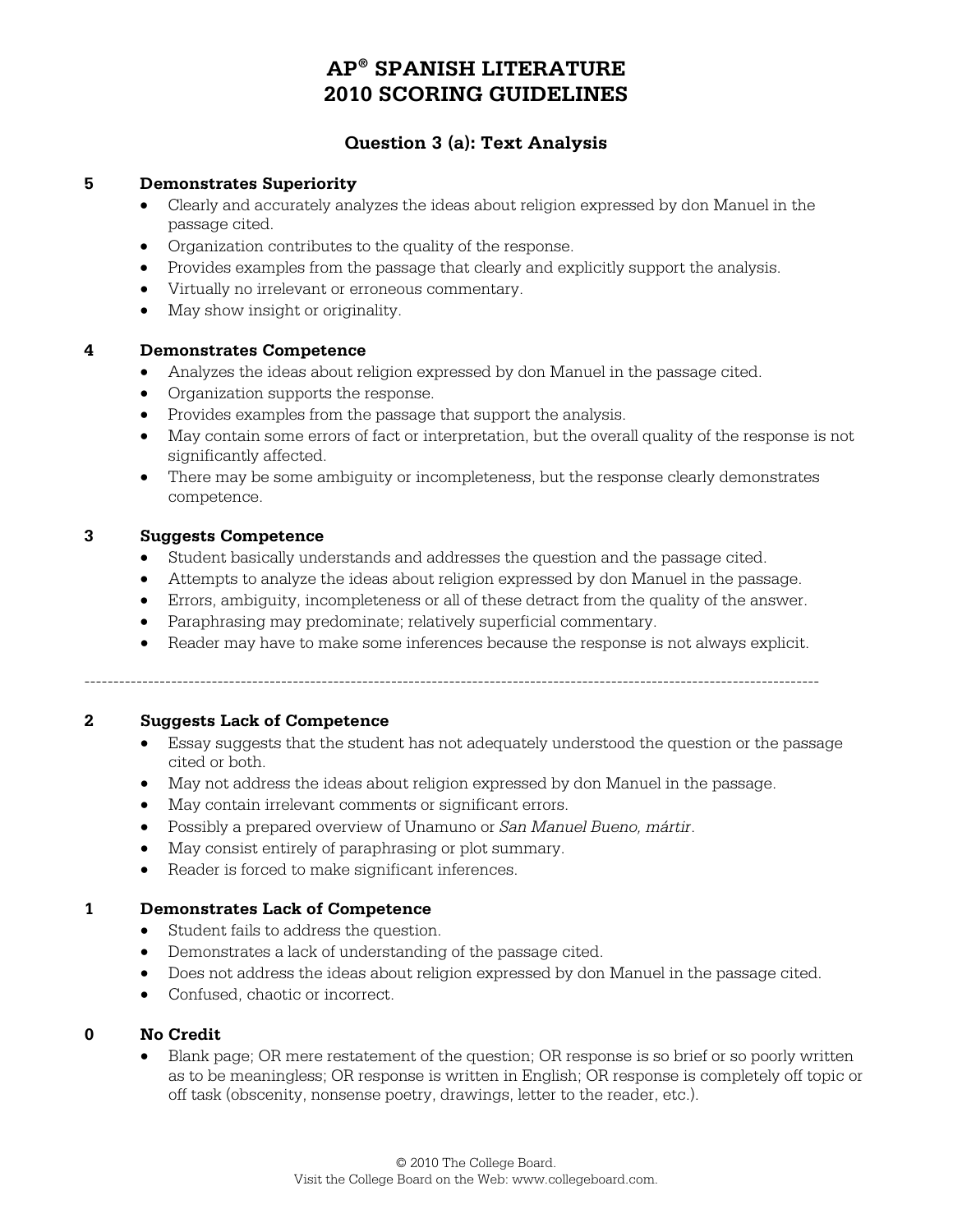## **Question 3 (b): Text Analysis**

### **5 Demonstrates Superiority**

- Clearly and accurately explains don Manuel's influence on the narrator in the passage cited and in the rest of the novel.
- Organization contributes to the quality of the response.
- Provides examples that clearly and explicitly support the explanation.
- Virtually no irrelevant or erroneous commentary.
- May show insight or originality.

#### **4 Demonstrates Competence**

- Explains don Manuel's influence on the narrator in the passage cited and in the rest of the novel.
- Organization supports the response.
- Provides examples that support the explanation.
- May contain some errors of fact or interpretation, but they do not significantly affect the overall quality of the response.
- There may be some ambiguity or incompleteness, but the response clearly demonstrates competence.

#### **3 Suggests Competence**

- Student basically understands and addresses the question.
- Attempts to explain don Manuel's influence on the narrator in the passage cited and the rest of the novel.
- Errors, ambiguity, incompleteness or all of these detract from the quality of the answer.
- Paraphrasing or plot summary outweighs commentary.
- Reader may have to make inferences because the response is not always explicit.
- If the student explains don Manuel's influence on the narrator in the passage cited but not in the rest of the novel, or vice versa, discussion must be good to merit a score of 3.

-------------------------------------------------------------------------------------------------------------------------------

### **2 Suggests Lack of Competence**

- Essay suggests that the student has not adequately understood or addressed the question or both.
- May not address don Manuel's influence on the narrator in the passage cited and the rest of the novel.
- May contain irrelevant comments or significant errors.
- Possibly a prepared overview of Unamuno or *San Manuel Bueno, mártir.*
- May consist entirely of paraphrasing or plot summary.
- Reader is forced to make significant inferences.

### **1 Demonstrates Lack of Competence**

- Student demonstrates a lack of understanding of the question.
- Demonstrates a lack of understanding of the passage cited or the novel or both.
- May demonstrate unfamiliarity with *San Manuel Bueno, mártir*.
- Confused, chaotic or incorrect.